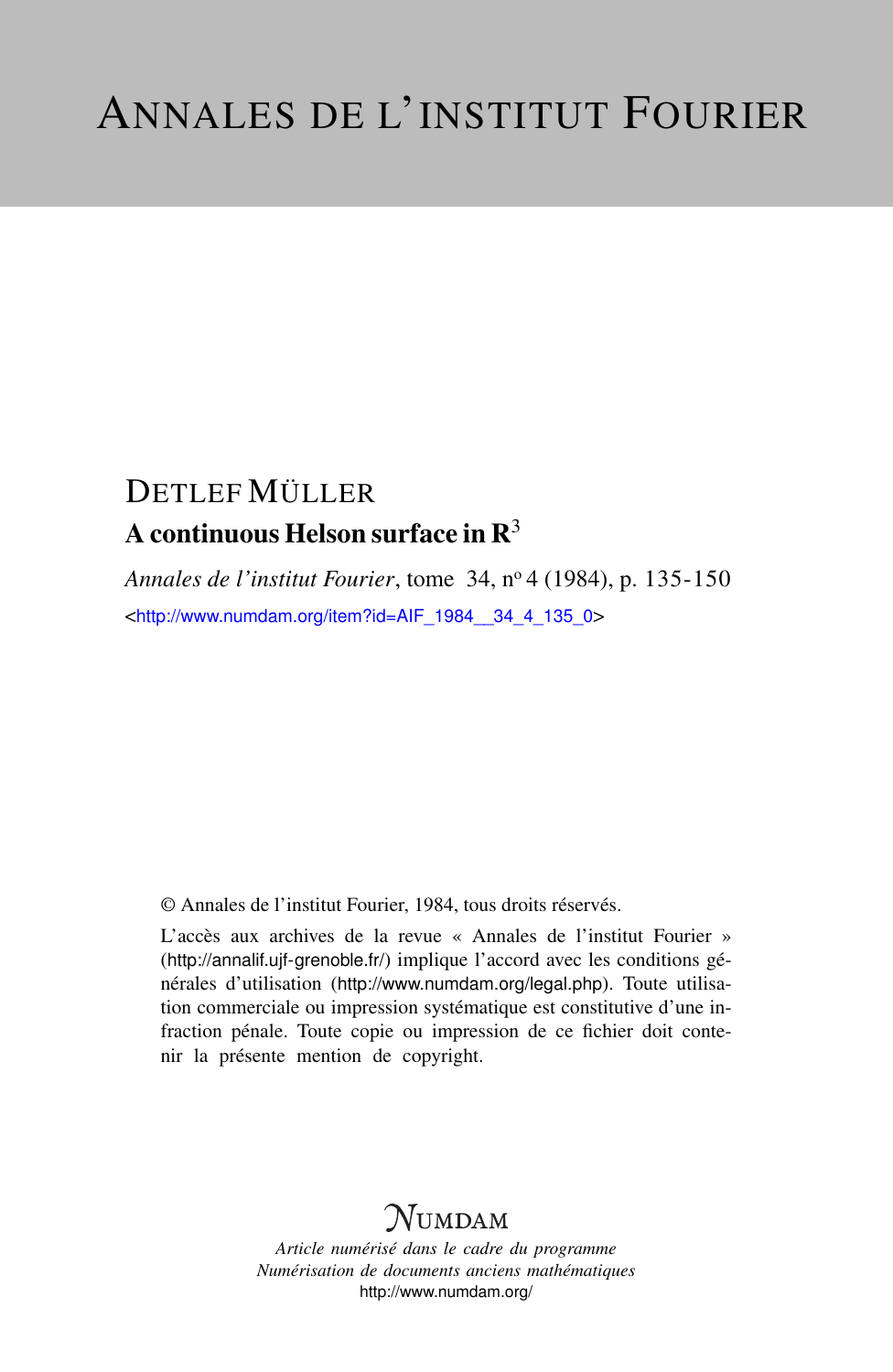# **A CONTINUOUS HELSON SURFACE IN R<sup>3</sup>**

# by Detlef MÜLLER

### **1.**

Let G be a locally compact abelian group, and let  $A(G)$  denote the Fourier algebra on G and B(G) the Fourier-Stielties algebra on G. If  $E \subset G$  is a compact subset of G, then A(E) will denote the quotient Banach algebra  $A(G)/I(E)$ , where  $I(E)$  is the ideal of all functions in A(G) which vanish on E. E is a *Helson set* if  $A(E) = C(E)$  (see [6] as a general reference). Let M(G) denote the algebra of bounded Radon measures on G, M(E) the subspace of all measures with support contained in E, and let  $PM(G)$  be the dual space of  $A(G)$ . Then E is a Helson set if and only if its Helson constant

$$
\alpha(E) = \sup \{ ||f||_{A(E)} : f \in A(E) \text{ and } ||f||_{C(E)} \leq 1 \}
$$
  
= 
$$
\sup \{ ||\mu|| : \mu \in M(E) \text{ and } ||\mu||_{PM} \leq 1 \}
$$

is finite.

A comprehensive study of the question when a continuous submanifold of  $\mathbb{R}^n$  is a Helson set has been carried out in [5] by O.C. McGehee and G. S. Woodward. They proved among other results that there exists a Helson curve in  $\mathbb{R}^2$  which is the graph of a Lip (1) function, and that there is a continuous Helson k-manifold in  $\mathbb{R}^{k}$  whenever  $\ell \geq k + 1$ . The former result had essentially already been obtained by J. P. Kahane in [3] in connection with studies on Lusin's problem, but the proof in [5] gives a concrete construction instead of Baire category arguments which were used by Kahane. A variant of the proof in [5] did already appear in [4]. Two years after Kahane's result N. Th. Varopoulos proved that continuous Sidon manifolds of dimension  $n - 1$  are abundant in  $\mathbb{R}^n$  [8], but it was not clear whether at least some of these Sidon manifolds were Helson sets.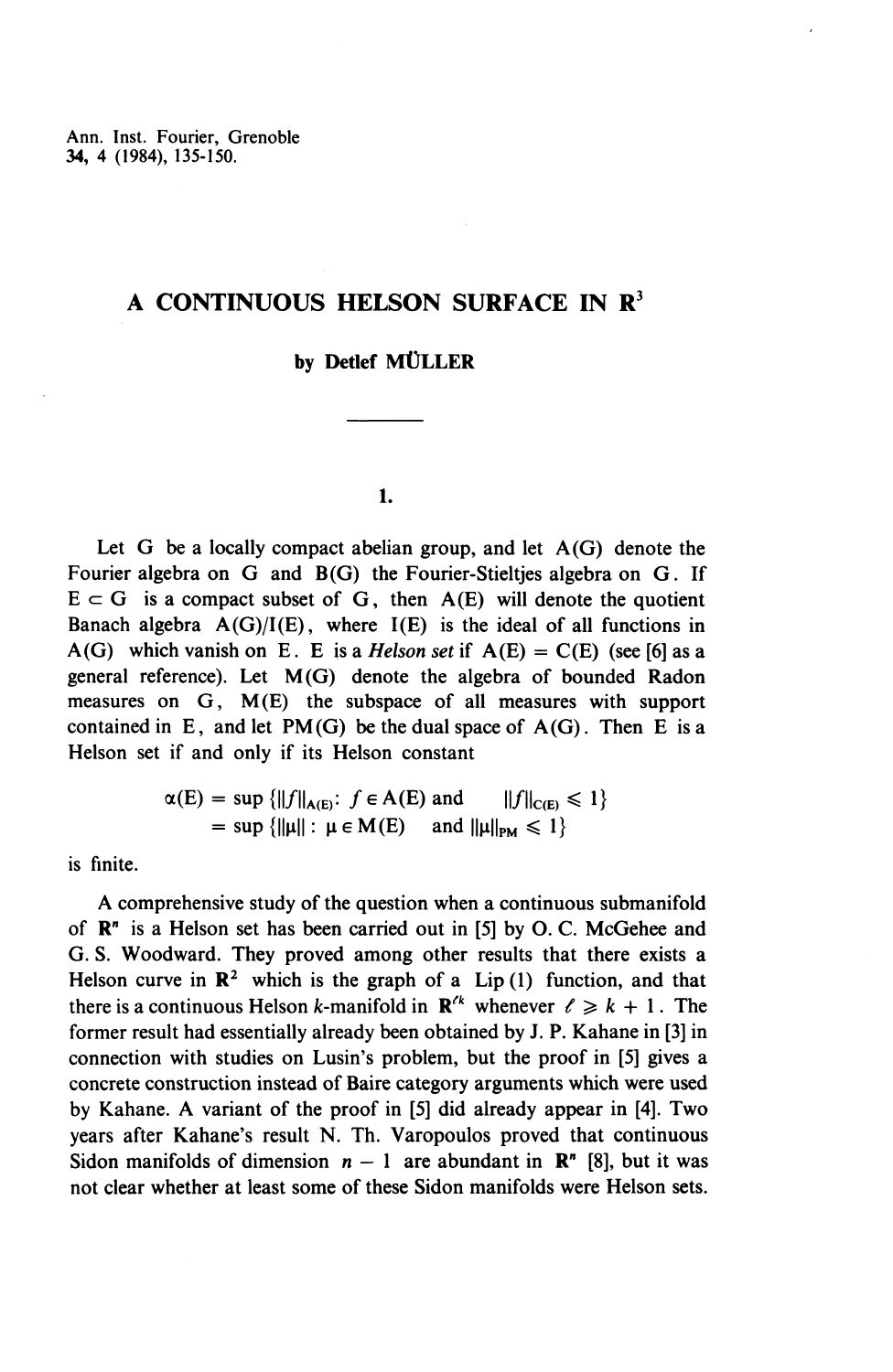In this paper we will construct a Helson surface in  $\mathbb{R}^3$  which is the graph of a Lip (1) function. In addition to this our methods also offer the possibility of a proof by induction over *n* that every R" contains a Helson manifold of dimension  $n - 1$ . But, to avoid technical complications, we will restrict ourselves to the case  $n = 3$ . The proof will be based on the result (Theorem 1) that there even exists a sequence  $\{\Gamma_k\}_k$  of Helson curves in  $\mathbb{R}^2$  such that  $\cup \Gamma_k$  is dense in some open part of  $\mathbb{R}^2$  and such that  $\alpha\left(\bigcup_{k\leq m} \Gamma_k\right)$  is uniformly bounded for all *m*.

We would like to thank Professor McGehee for helpful conversations and suggestions.

### 2.

**We** will now introduce some notations. G will in general denote a locally compact abelian group. Let W be a symmetric neighborhood of the neutral element in G, let D be a subset of C and let E be a compact subset of G. Then  $C_{\alpha w}(E,D)$  will denote the set of all compact subset of G. Then  $C_{\sigma,W}(E,D)$  will denote the set of a continuous functions f on E with values in D, such that continuous functions f on E with values in  $|f(x)-f(y)| < \sigma$  whenever  $x, y \in E$  and  $x - y \in W$ 

By T we will denote the subset  $T = \{ \zeta \in \mathbb{C} : |\zeta| = 1 \}$  of C.

If  $G = \mathbb{R}^n$  for some *n*, then for any  $\delta > 0$ ,  $U(\delta)$  will denote the open ball with radius  $\delta$  and center 0 in  $\mathbb{R}^n$ .

If f is a Lip(1) function on some subset Q of  $\mathbb{R}^n$ , then we write

$$
L(f) = \sup \left\{ \frac{|f(x) - f(y)|}{|x - y|} : x, y \in Q, x \neq y \right\}.
$$

Finally the graph of a function  $f$  will be denoted by  $G(f)$ .

**3.**

In this section we will prove a result which is related to the deep separation results that emerged with the solution to the union problem for Helson sets (see [9], [2], and [1] as a general reference).

LEMMA  $1. - Let$  **E** *be a compact Helson set in the locally compact abelian group* G. *Let a >* 0, *and let* W *be a symmetric neighborhood of*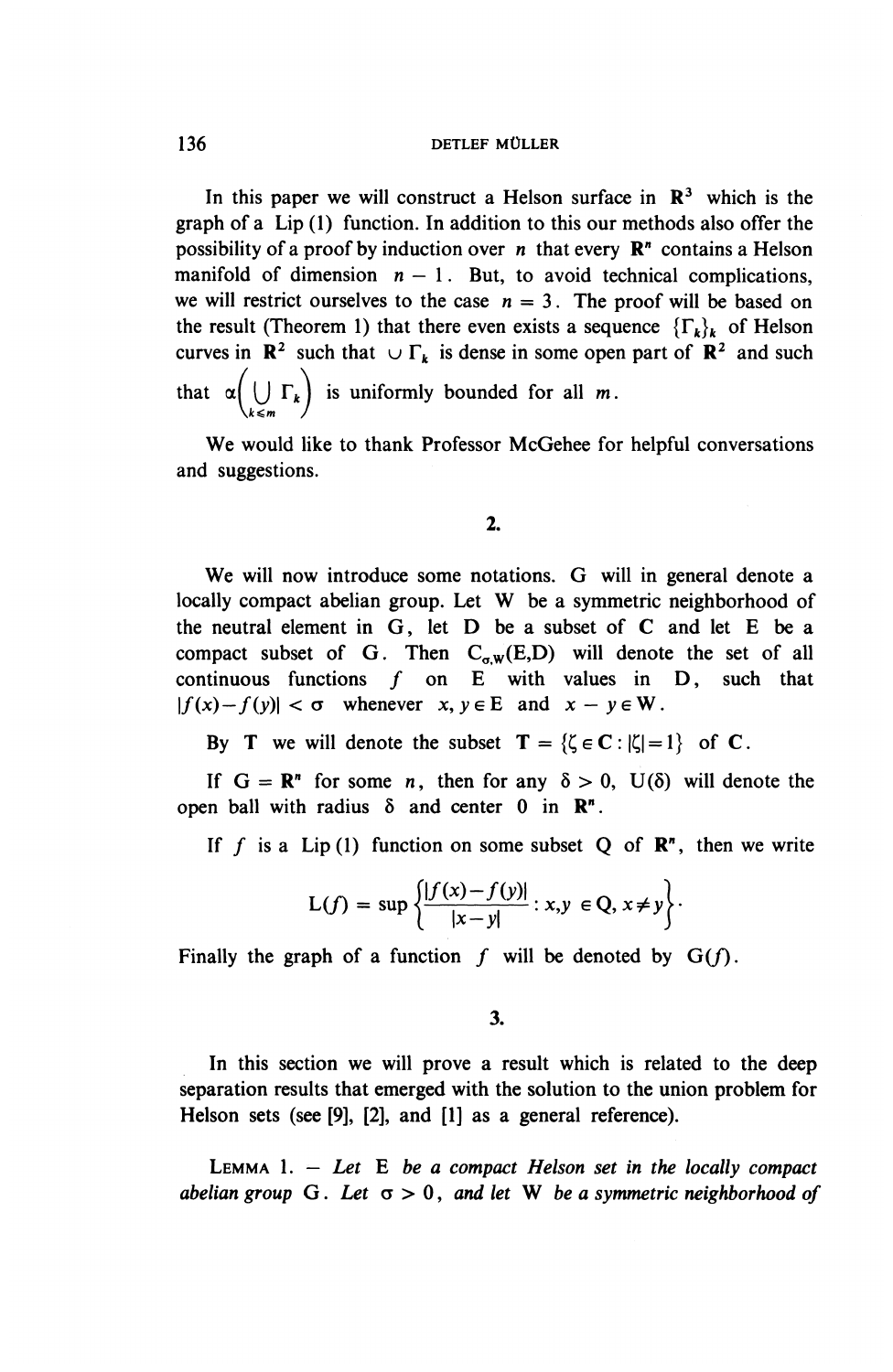*the neutral element in* G. *Then there exists a neighborhood*  $V = V(E, \sigma, W)$  such that for any function  $f \in C_{\sigma/4, W}(E, T)$  there exists *some*  $g \in A(G)$  *with* 

(i) 
$$
|f(x)-g(x+z)| < \sigma
$$
 for  $x \in E$  and  $z \in V$ ,  
(ii)  $||g||_A \leq \alpha(E)$ .

*Proof.* – Assume  $E, \sigma$  and W are given as above. Choose a symmetric neighborhood  $W_0$  of the neutral element in G whose closure is compact, such that  $W_0 + W_0 + W_0 \subset W$ .

**We** claim:

(1) There exist finitely many functions  $\tilde{g}_1, \ldots, \tilde{g}_m$  in  $C_{\sigma/2, w_0}(E,C)$ with  $\|\tilde{g}_i\|_{C(E)} = 1$  such that for every  $f \in C_{\sigma/8,W}(E,T)$  there exists a  $\tilde{g}_j$  with  $\|f-\tilde{g}_j\|_{C(E)} < \sigma/3$ .

To prove (1), fix  $\kappa > 0$  such that  $3(\frac{1}{8}+2\kappa) < \frac{1}{2}$  and  $\frac{1}{4}+3\kappa < \frac{1}{3}$ , and choose a finite subset  $D \subset T$  such that each point of T lies within distance  $\kappa\sigma$  from D.

Let  $E_0 = \{x_1, x_2,...,x_n\} \subset E$  such that  $E \subset \bigcup_{i=1}^n (x_i + W_0)$  and  $x_i \notin x_i + W_0$  for  $i \neq j$ . Let  $\sigma' = \left(\frac{1}{2}+2\kappa\right)\sigma$ . Then  $C_{\sigma,W}(E_0,D)$  is a  $\left(\frac{1}{8}+2\kappa\right)$ finite set. We will show that every function  $h \in C_{\sigma,W}(E_0,D)$  can be extended to a function  $\tilde{h} \in C_{3\sigma/W_0}(E,C)$  with  $||\tilde{h}||_{C(E)} = 1$ .

In fact, choose a finite partition of unity  $\{\varphi_i\}_i$  of continuous functions  $\varphi_i$  on E such that supp  $\varphi_i \subset (x_i+W_0)$ ,  $0 \le \varphi_i \le 1$  and  $\varphi_i(x_i) = 1$ for  $i = 1, ..., n$ , and let  $\tilde{h} = \sum h(x_i)\varphi_i$ . Then  $\tilde{h}$  of course extends h,  $\|\tilde{h}\|_{C(E)} \leq \|h\|_{C(E_0)} = 1$ , and an easy estimate shows that  $h \in C_{\sigma,w}(E_0, E)$ implies  $\vec{h} \in C_{3\sigma/\mathbf{W}_0}(\mathbf{E},\mathbf{C})$ .

Now let  $f \in C_{\sigma/8,W}(E,T)$ , and choose  $h: E_0 \to D$  such that  $||h-f||_{C(E_0)} < \kappa \sigma$ . Then it follows easily that  $h \in C_{\sigma',W}(E_0,D)$ , hence  $\tilde{h} \in C_{3\sigma/W_0}(E,C) \subset C_{\sigma/2,W_0}(E,C)$  and  $||\tilde{h}||_{C(E)} = 1$ . Moreover, if  $x \in E$ , **then**

$$
(2) |f(x) - \hbar(x)| \le |f(x) - f(x_i)| + |f(x_i) - h(x_i)| + |\hbar(x_i) - \hbar(x)|
$$
  
≤ σ/8 + κσ + σ' ≤ σ/3,

if 
$$
x_i \in E_0
$$
 is chosen such that  $x \in x_i + W_0$ .  
So (1) holds with  $\{\tilde{g}_1, \ldots, \tilde{g}_m\} = \{\tilde{h} : h \in C_{\sigma, W}(E_0, D)\}\.$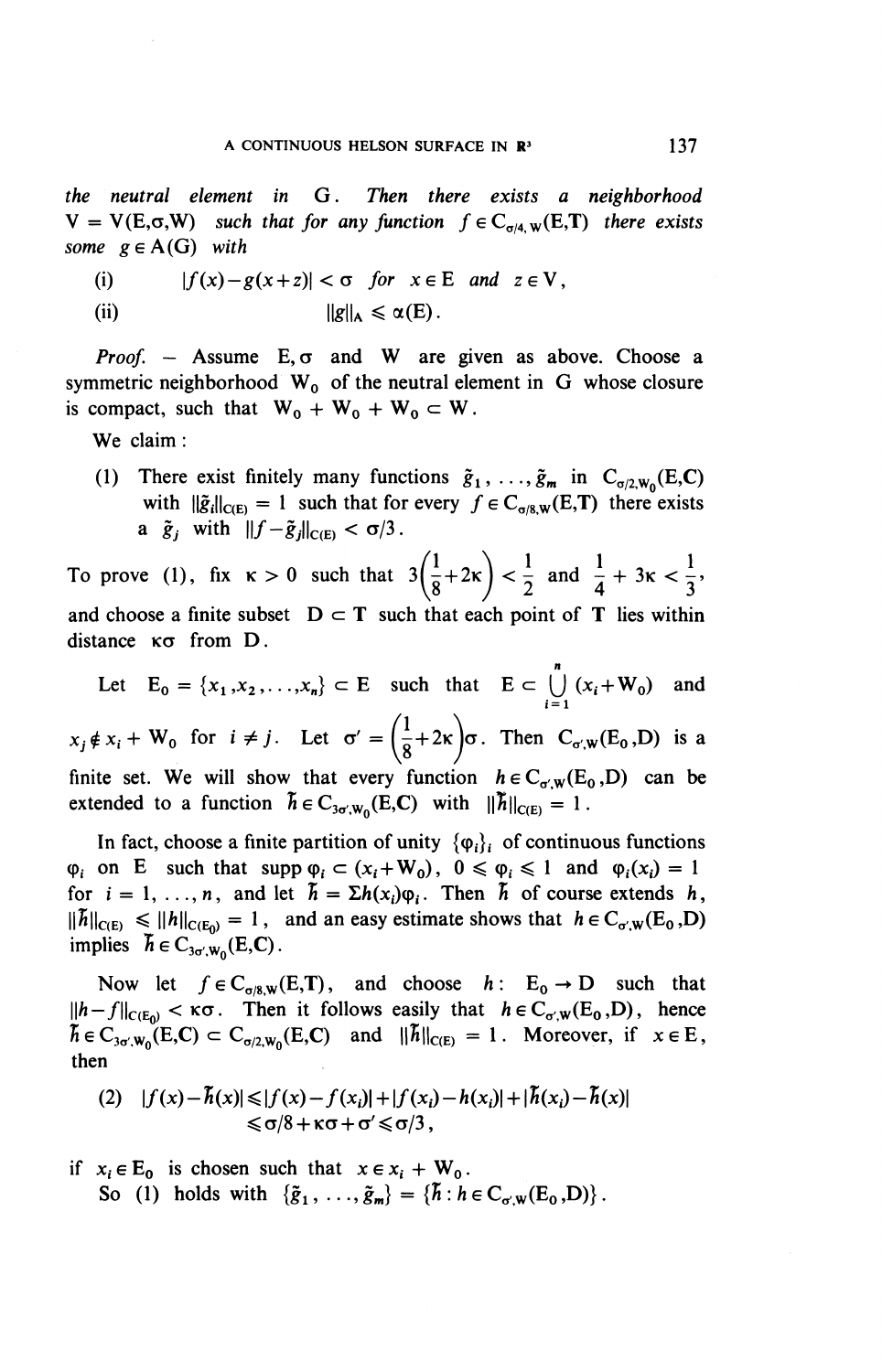Now choose  $\beta > \alpha(E)$ . There exist functions  $g_1, \ldots, g_m \in A(G)$  such that  $g_i|_E = \tilde{g}_i$  and  $||g_i||_A < \beta$ . Choose a neighborhood V of the neutral element in G such that for  $i = 1, \ldots, m$ ,

(3) 
$$
|g_i(x)-g_i(x+z)| < \sigma/12
$$
 for  $x \in E$  and  $z \in V$ .

If then  $f \in C_{\sigma/8W}(E,T)$ , if  $\tilde{g}_i$  is chosen according to (1) for f, and if  $g_i$ denotes the above extension of  $\tilde{g}_i$ , then (1) and (3) yield

$$
|f(x)-g_i(x+z)| < \frac{5}{12}\sigma \qquad \text{for} \qquad x \in E \qquad \text{and} \qquad z \in V.
$$

Assuming that  $\beta > \alpha(E)$  had been chosen close enough to  $\alpha(E)$ , we may take g to be a multiple (at most slightly different from one) of  $g_i$ . Replacing finally  $\sigma$  by  $2\sigma$ , the lemma is proved.

PROPOSITION 1. — *Let E be a compact Helson set in the locally compact abelian group* G. Let  $0 < \varepsilon < 1$  and  $\sigma > 0$ , and let W be a symmetric *neighborhood of the neutral element in G. Then there exist neighborhoods*  $V = V(E, \sigma, W)$  and  $U = U(E, \varepsilon, \sigma, W)$  of the neutral element in G such *that for any function*  $f \in C_{\sigma/8,W}(E, T)$  *there exists some*  $g \in A(G)$  *with* 

(i) 
$$
|f(x)-g(x+z)| < \sigma
$$
 for  $x \in E$  and  $z \in U$ ;

- (ii)  $\|g(x+z)f(x)-g(x+z)\|<\alpha(E)^{4}\varepsilon^{-1/2}\sigma$  for  $x\in E$  and  $z\in V$ ;
- (iii)  $|g(y)| \leq \alpha(E)^5 \varepsilon$  for  $y \notin E + V$ ;
- (iv)  $||g||_A \leq \alpha(E)^5 \varepsilon^{-1/2}$ .

*Proof.* – Let E,  $\varepsilon$ ,  $\sigma$  and W be given as above. Fix  $\beta > \alpha(E)$ . Following the proof of Lemma 1, there exist functions  $g_1, \ldots, g_m \in A(G)$ with  $||g_i||_A < \beta$  and a neighborhood  $V = V(E,\sigma,W)$  of the neutral element in G such that for any  $f \in C_{\sigma/8,W}(E,T)$ 

(4) 
$$
|f(x)-g_i(x+z)| < \frac{5}{12}\sigma
$$
 for  $x \in E$  and  $z \in V$ 

for some suitable  $g_i$ .

Moreover, after the separation-theorem 2.1.3 in [1] there exists a function  $\chi_1 \in A(G)$  such that  $\chi_1 = 1$  on E,  $|\chi_1(y)| \le \beta^2 \epsilon^{1/2}$  for  $y \notin E + V$  and  $||\chi_1||_A \le \beta^2 \varepsilon^{-1/4}$ . Let  $\chi = |\chi_1|^2$ . Then  $0 \le \chi \le \beta^4 \varepsilon^{-1/2}$ ,  $\chi = 1$  on E,  $|\chi(y)| \leq \beta^4 \varepsilon$  for  $y \notin E + V$  and  $||\chi||_A \leq \beta^4 \varepsilon^{-1/2}$ .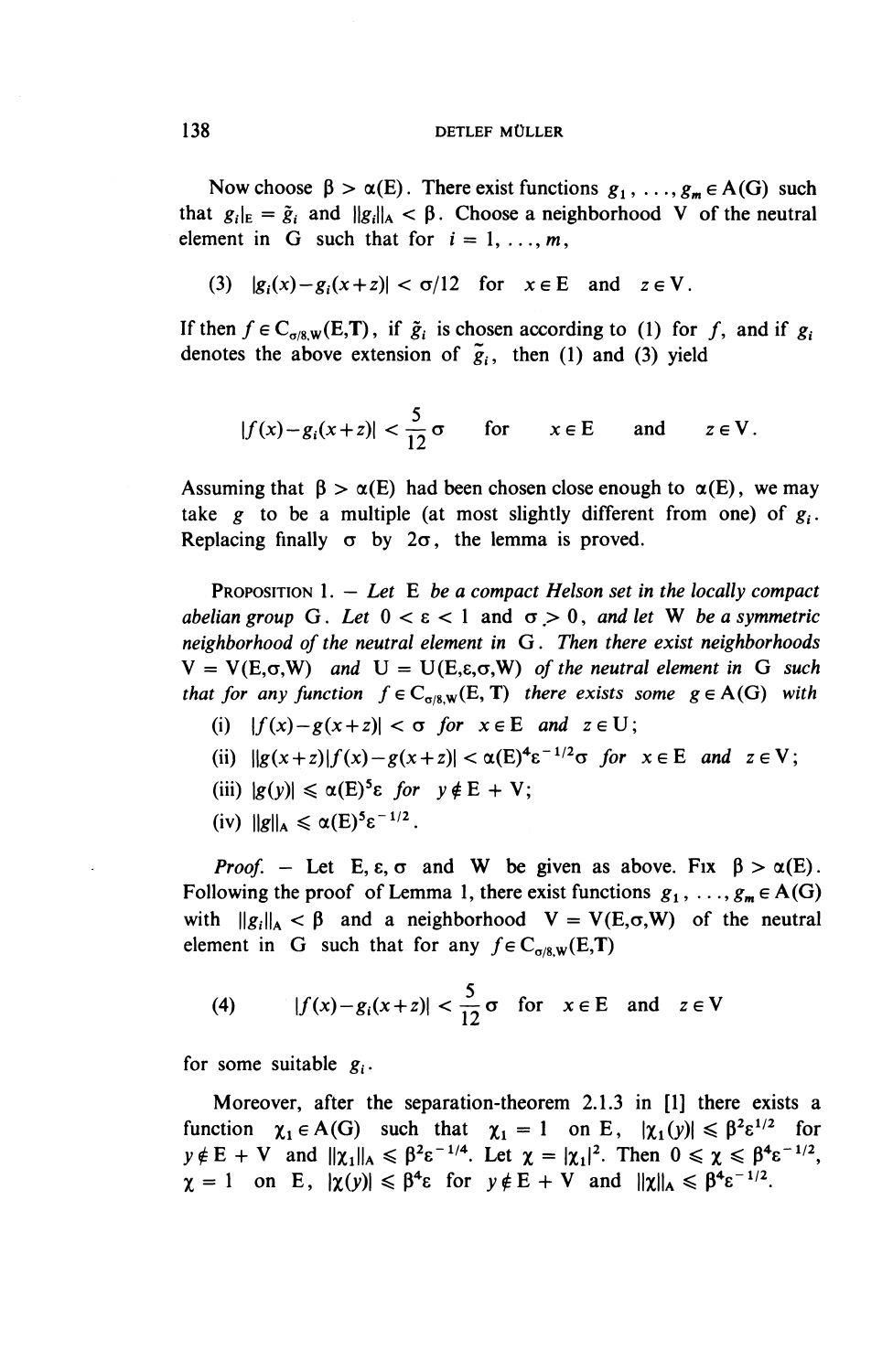Finally choose a neighborhood  $U \subset V$  of the neutral element in G such that

(5) 
$$
|1-\chi(x+z)| < \sigma/3\beta
$$
 for  $x \in E$  and  $z \in U$ .

Let  $f \in C_{\alpha/8}$   $w(E,T)$ , choose  $g_i$  as in (4) and set  $g = \chi g_i$ . Then

$$
|f(x)-g(x+z)|<\frac{5}{12}\sigma+\frac{\sigma}{3\beta}\beta<\frac{3}{4}\sigma,\quad\text{if}\quad x\in E,\ z\in U\,,
$$

and

$$
||g(x+z)|f(x)-g(x+z)|
$$
  
\n
$$
\leq \chi(x+z)\{|f(x)-g_i(x+z)|+|1-|\tilde{g}_i(x)||\cdot|f(x)|+||g_i(x)|-|g_i(x+z)||\cdot|f(x)|\},
$$

where  $\tilde{g}_i$  is chosen as in the proof of Lemma 1, hence

$$
||g(x+z)|f(x)-g(x+z)| \leq \beta^4 \varepsilon^{-1/2} \left(\frac{5}{12}\sigma + \frac{1}{3}\sigma + \frac{1}{12}\sigma\right) = \frac{5}{6}\beta^4 \varepsilon^{-1/2} \sigma
$$

for  $x \in E$  and  $z \in V$  (compare with (1), (3) and (4)). Since  $|g(y)| \leq \beta^4 \varepsilon \beta = \beta^5 \varepsilon$  for  $y \notin E + V$  and  $\|g\|_A \leq \beta^4 \varepsilon^{-1/2} \beta = \beta^5 \varepsilon^{-1/2}$ , again we see that if  $\beta$  has been chosen close enough to  $\alpha(E)$  we may replace g be a suitable multiple of itself to obtain (i) to (iv) of Proposition 1.

*Remark. -* The final remark in [7] would even allow us to replace (ii) in Proposition 1 by

(ii)'  $||g(x+z)||f(x)-g(x+z)|| < \alpha(E)^4\sigma$  for  $x \in E$  and  $z \in V$  $\left(\text{if } \epsilon < \frac{1}{4}\right)$ , but we do not need this in the following.

**4.**

The next proposition is a simple extension of Theorem 3.2 in [5] and is proved by the same method. **We** will nevertheless include a proof, because in combination with the other results of this paper it will indicate the possibility for an inductive proof for the existence of a Helson hypersurface in any R".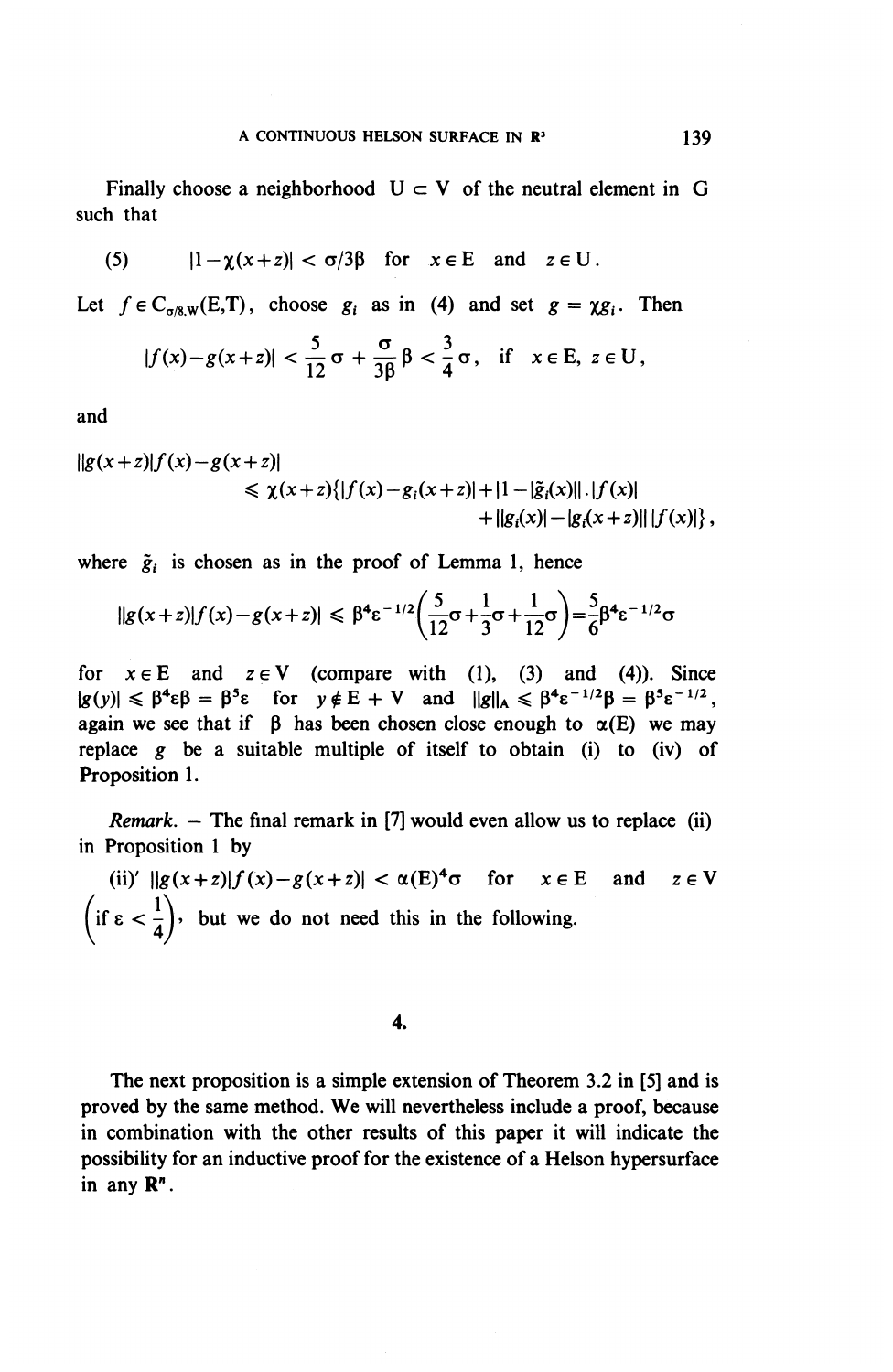PROPOSITION 2. – Assume that real numbers  $a_1 < a_2 < \cdots < a_n$  and  $d > 0$  are given. There exist non-decreasing functions  $f_1, \ldots, f_n$  in Lip $(1)([0, 1])$  such that

(i)  $||f_i - a_i||_{C([0,1])} \le d$  for  $j = 1, ..., n$ ,

- (ii)  $L(f_i) \leq d$  for  $j = 1, \ldots, n$ , and
- (iii)  $\alpha(\Gamma) \leq 3^{3/2}$ *, where*  $\Gamma = \cup G(f_i)$ .

Proof. - Let

$$
D = \{d_1 < d_2 < \cdots < d_m\} \quad \text{and} \quad E = \{e_1 < e_2 < \cdots < e_m\}
$$

be two subsets of R which are independent over Q.

Let  $\tau = (1, 0) \in \mathbb{R}^2$ . If  $\eta = (\eta_1, \eta_2) \in \mathbb{R}^2$  is a second unit vector with  $\eta_i > 0$ , then let P(D,E;  $\eta$ ) denote the polygonial path in  $\mathbb{R}^2$  whose  $2m - 1$  vertices, in order, are  $d_1\tau + e_1\eta$ ,  $d_1\tau + e_2\eta$ ,  $d_2\tau + e_2\eta$ ,  $d_2\tau + e_3\eta, \ldots, d_m\tau + e_m\eta$ . As in [5], such a path P will be called an I*polygonial path.* Let s(P) denote the largest distance between two consecutive vertices of P.

Let  $\eta'$  and  $\tau'$  be unit vectors perpendicular to  $\eta$  and  $\tau$ , respectively.

In the following we will assume that all I-polygonial paths P which we will consider contain the graph of a function  $f<sub>P</sub> \in Lip(1)([0, 1])$ , and further that

$$
3d < \min(a_{j+1}-a_j).
$$

We fix a unit vector  $\eta = (\eta_1, \eta_2)$  such that  $\eta_2/\eta_1 < d/2$ , and denote  $P(D,E;\eta)$  by  $P(D,E)$ . Note that then  $L(f_P) \leq d/2$ .

Fix  $0 < \varepsilon \le 1$ . If  $P^j = P(D^j, E^j)$ ,  $j = 1, ..., n$ , are I-polygonial paths such that  $D = \cup D^j$  and  $E = \cup E^j$  are independent, then also  $\tilde{D} = \{d\tau \cdot \eta' : d \in D\}$  and  $\tilde{E} = \{e\eta \cdot \tau' : e \in E\}$  are independent. Thus, by Proposition 1, for every  $\sigma > 0$  there exist

$$
\delta = \delta(P^1,\ldots,P^n,\varepsilon,\sigma) > 0, \quad \rho = \rho(P^1,\ldots,P^n,\sigma) > 0
$$

such that for any function  $f: \tilde{D} \to T$  there exists  $g \in A(\mathbb{R})$  with

- (6)  $|f(s)-g(s+t)| < \sigma$  for  $s \in \tilde{D}$  and  $t \in U(\delta)$ ;
- (7)  $\|g(x+t)|f(s)-g(s+t)| < \varepsilon^{-1/2}\sigma$  for  $s \in \tilde{D}$  and  $t \in U(\rho)$ ;
- (8)  $|g(s)| \leq \varepsilon$  for  $s \notin \mathbb{D} + \mathrm{U}(\rho);$
- (9)  $||g||_A \leqslant \varepsilon^{-1/2}$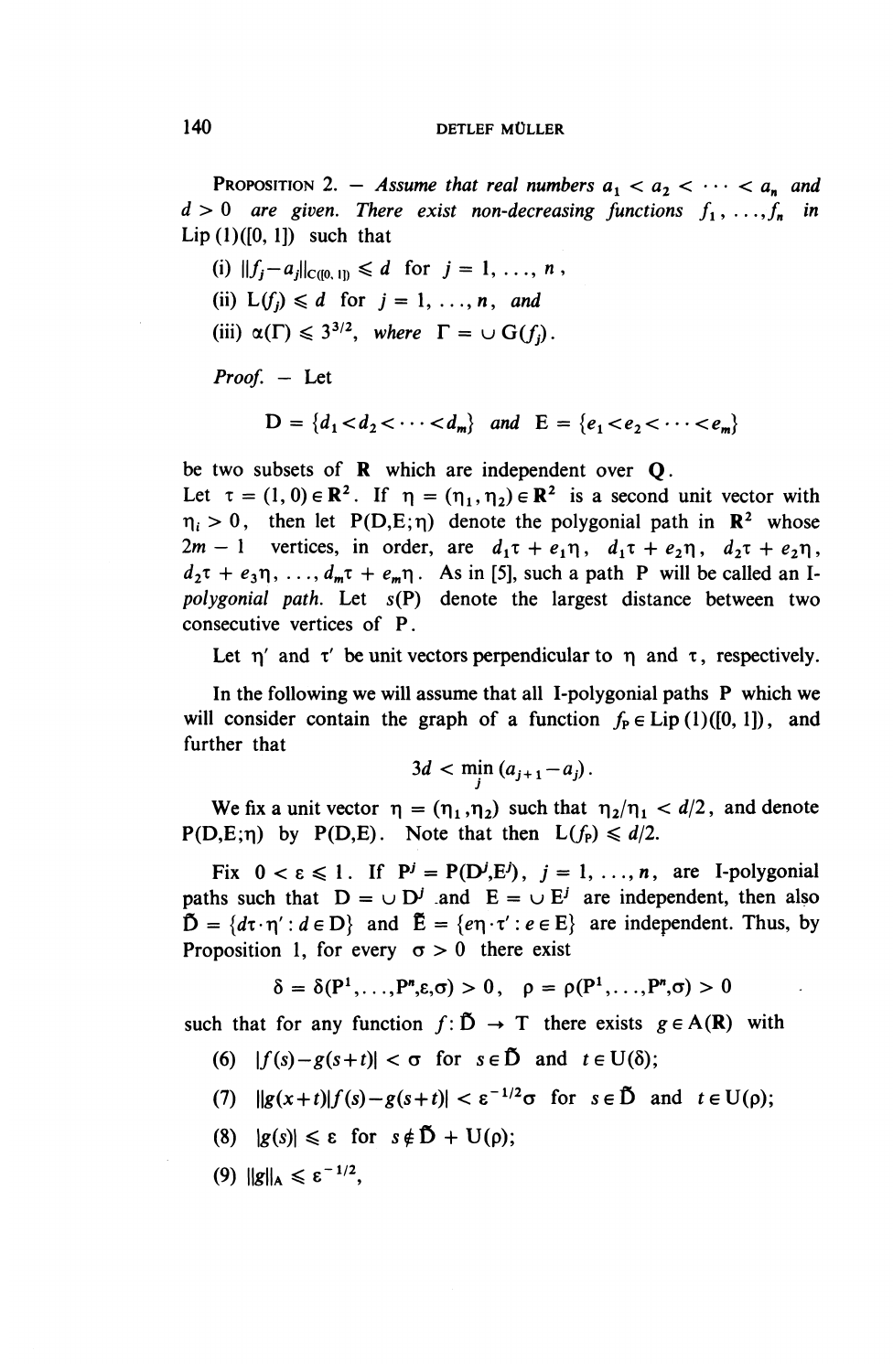and such that the analogue of (6) to (9) also holds for  $\tilde{E}$  instead of  $\tilde{D}$ . (Notice that  $\tilde{D}$  and  $\tilde{E}$  are Kronecker sets, hence  $\alpha(\tilde{D}) = \alpha(\tilde{E}) = 1$ .)

In order to construct functions  $f_1, \ldots, f_n$ , divise for each  $j = 1, \ldots, n$ a sequence of I-polygonial paths  $P^j_m = P(D^j_m, E^j_m)$  such that

- (10)  $D_m = (J D_m^j$  and  $E_m = (J E_m^j$  are independent for each  $m$ ; *J j*
- (11)  $s_m = \max_i s(P_m^j) \downarrow 0$  as  $m \to \infty;$
- (12) every point of  $P^j_{m+1}$  lies within distance

$$
\delta_m = 2^{-1} \delta(P_m^1, \ldots, P_m^n, \varepsilon, m^{-1}) \quad \text{away from } P_m^j;
$$

(13)  $||f_{p'_-}-a_j||_{C([0, 1])} < d$  for all j and m.

Since  $\delta_{m} \downarrow 0$  as  $m \to \infty$ , the functions  $f_{p'_{m}}$  converge for fixed *j* uniformly towards a Lip(1) functions  $f_j$  on [0, 1], which clearly satisfies (i) and (ii) of Proposition 2.

In order to prove (iii), let  $\mu \in M(\Gamma)$  be a measure of norm one. Fix  $\sigma > 0$ , let Q be a compact rectangle whose interior contains  $\Gamma$ , and choose a continuous function  $h: Q \to T$  such that  $||h\mu - |\mu||| < \sigma$ . Pick  $\alpha > 0$  such that  $h \in C_{\alpha,\mathrm{U}(\alpha)}(Q,T)$ , and choose *m* large enough such that

 $m^{-1} < \sigma$ ,  $s_m < \alpha/2$  and  $\rho_m = \rho(P_m^1, \ldots, P_m^n, \sigma) < \alpha/12$ .

For  $d \in D_m$  and  $e \in E_m$  let

$$
R_d^1 = \{a\eta' + b\eta : b \in \mathbf{R}, |a - d\tau \cdot \eta'| < 2 \delta_m\},
$$
  
\n
$$
R_e^2 = \{a\tau + b\tau' : a \in \mathbf{R}, |b - e\eta \cdot \tau'| < 2 \delta_m\},
$$
  
\n
$$
S_d^1 = \{a\eta' + b\eta : b \in \mathbf{R}, |a - d\tau \cdot \eta'| < \rho_m\},
$$
  
\n
$$
S_e^2 = \{a\tau + b\tau' : a \in \mathbf{R}, |b - e\eta \cdot \tau'| < \rho_m\},
$$

and let

$$
R^1 = \bigcup_{d \in D} R_d^1, \qquad R^2 = \bigcup_{e \in E} R_e^2, \qquad S^1 = \bigcup_{d \in D} S_d^1, \qquad S^2 = \bigcup_{e \in E} S_e^2.
$$

Because of the choice of  $\eta$  we may assume the following important property:

Property:

\n(14) If 
$$
d \in D_m^j
$$
, then  $S_d^1 \cap G(f_{p'_m}) = \emptyset$  for  $\ell \neq j$ , and if  $e \in E_m^j$ , then  $S_e^2 \cap G(f_{p'}) = \emptyset$  for  $\ell \neq j$ .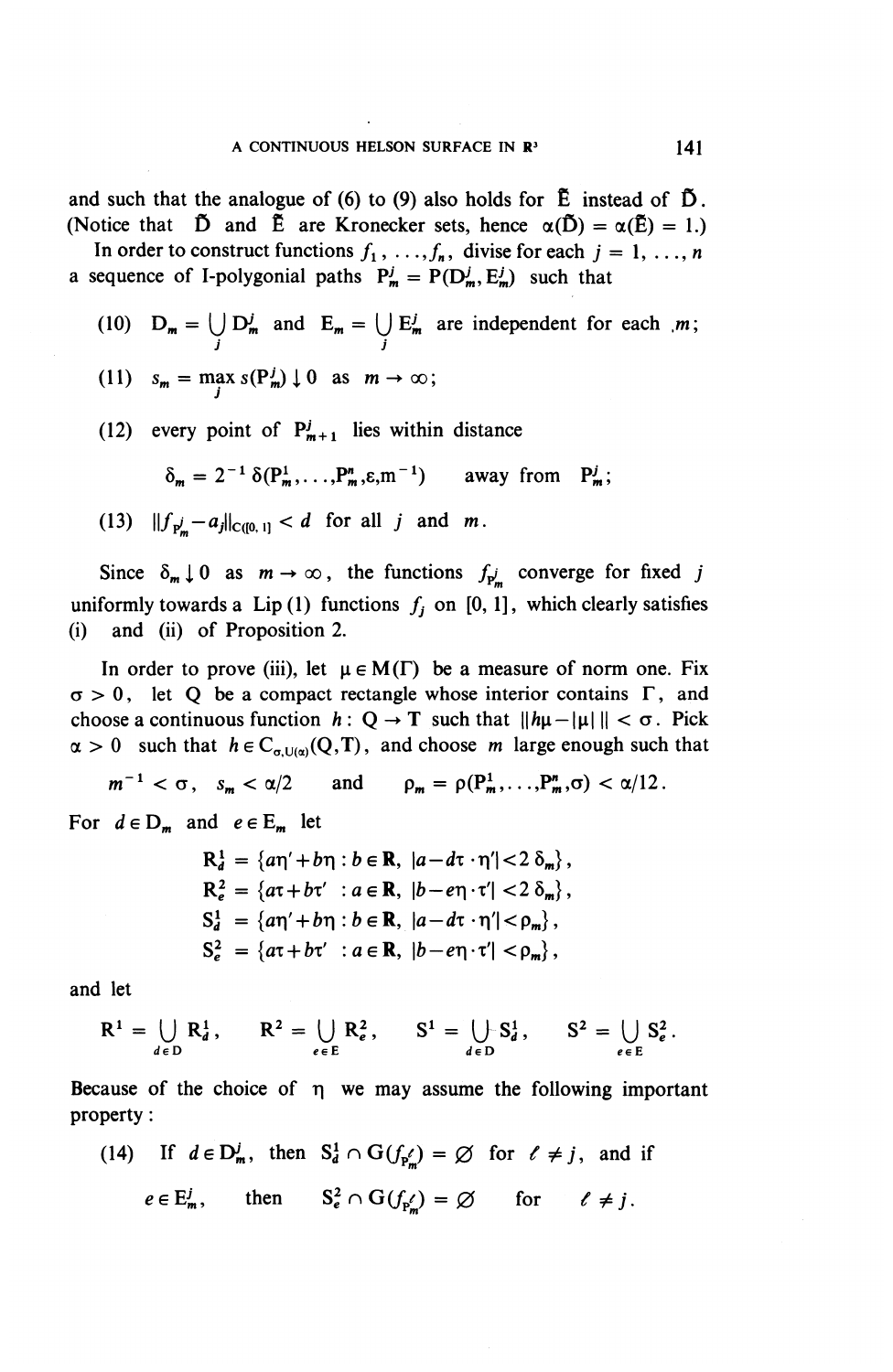Since  $\Gamma$  lies within distance  $2 \delta_m$  from  $\bigcup_i G(f_{p'_m}), \Gamma \subset \mathbb{R}^1 \cup \mathbb{R}^2$ . *j* Therefore, either  $|\mu|(R^1) \ge \frac{1}{2}$  of  $|\mu|(R^2) \ge \frac{1}{2}$ . We shall assume the former, the other case being equivalent to deal with.

For  $d \in D$ , there exist exactly two vertices  $d\tau + e_a\eta$  and  $d\tau + e'_a\eta$ (with  $e_d < e'_d$ ) of  $\bigcup P^j_m$  which have d as  $\tau$ -component. We define a *j* function f on  $\overrightarrow{D}$  by  $f(d\tau \cdot \eta') = h(d\tau + e_d\eta)$ . Choose  $g \in A(\mathbb{R}^2)$ function f on D by  $f(d\tau \cdot \eta') = h(d\tau + e_d\eta)$ . Choose  $g \in A(\mathbb{R}^2)$ <br>corresponding to f with properties (6) to (9), and define  $g_1$  on  $\mathbb{R}^2$  by  $g_1(t\eta' + s\eta) = g(t)$ . Then  $g_1 \in B(\mathbb{R}^2)$  with  $\|g_1\|_B \le \varepsilon^{-1/2}$ , where  $B(\mathbb{R}^2)$ denotes the Banach algebra of Fourier-Stieltjes transforms of bounded Radon measures on  $\mathbb{R}^2$ . Since  $s_m < \alpha/2$  and  $\rho_m < \alpha/12$ , and since dist  $(\Gamma \cap S_d^1, G(f_{p_m'})) < \sigma/12$  for  $d \in D_m^j$ , we conclude from (14) that

(15) 
$$
|x-y| < \alpha
$$
 for any  $d \in D$  and  $x, y \in \Gamma \cap S_d^1$ .

This together with (6) and (7) implies

(16) 
$$
|h(x)-g_1(x)| \leq 2\sigma \text{ for } x \in \mathbb{R}^1 \cap \Gamma,
$$

and

(17) 
$$
||g_1(x)|h(x)-g_1(x)| \leq 2\varepsilon^{-1/2}\sigma \text{ for } x \in S^1 \cap \Gamma.
$$

Finally we have  $|g_1(y)| < \varepsilon$  for  $y \notin S^1$ .

Since  $\Gamma \backslash S^1 \subset \mathbb{R}^2$ , all this together implies

$$
\|\mu\|_{\text{PM}}\varepsilon^{-1/2}\geqslant \left|\int_{\Gamma} g_1 \, d\mu\right|\geqslant \left|\int_{S^1} g_1 \, d\mu\right|-\frac{1}{2}\varepsilon,
$$

and

$$
\int_{S^1} g_1 d\mu = \int_{R^1} h d\mu + \int_{R^1} (g_1 - h) d\mu + \int_{S^1 \backslash R^1} |g_1| d(h\mu - |\mu|)
$$
  
+ 
$$
\int_{S^1 \backslash R^1} |g_1| d|\mu| + \int_{S^1 \backslash R^1} (g_1 - |g_1| h) d\mu,
$$

hence

$$
\left|\int_{S^1} g_1 d\mu\right| > (|\mu|(R^1) - \sigma) - 2\sigma - \varepsilon^{-1/2}\sigma - 2\varepsilon^{-1/2}\sigma,
$$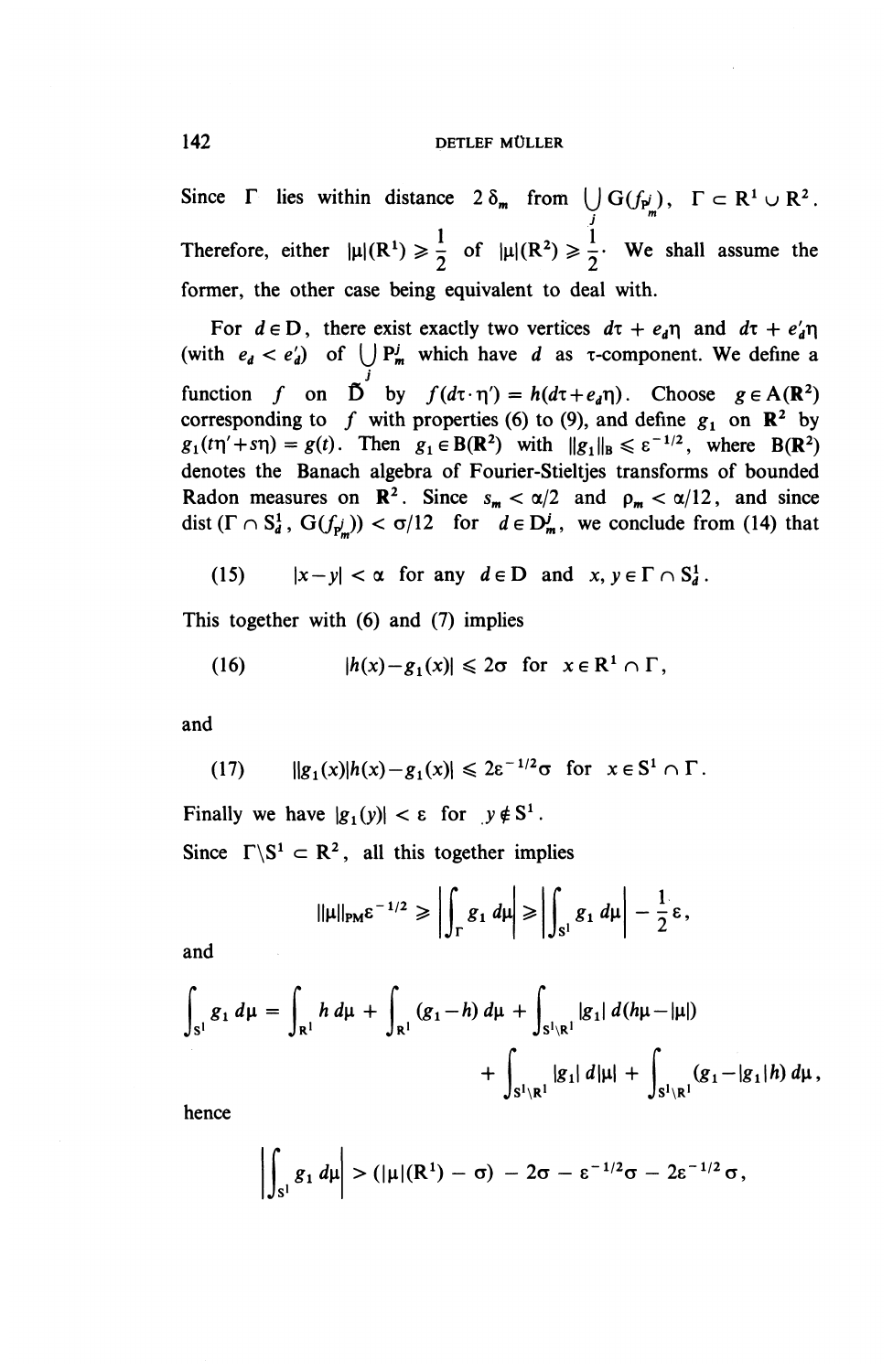i.e.

$$
\|\mu\|_{\text{PM}}\varepsilon^{-1/2}\geq \frac{1}{2}-(3+3\varepsilon^{-1/2})\sigma-\frac{1}{2}\varepsilon.
$$

Since  $\sigma > 0$  was arbitrary, we get

$$
\|\mu\|_{PM} \geqslant \frac{1}{2} \left(\epsilon^{1/2} - \epsilon^{3/2}\right),
$$

which is at maximum  $3^{-3/2}$  for  $\varepsilon = 1/3$ . This proves (iii).

LEMMA 2. - Let  $\sigma > 0$ , and let  $v(n) = 2^{n-1} + 1$ . There exists a *double sequence*  $\{f_{k}^n\}_{n\geqslant 1, 1\leqslant k\leqslant v(n)}$  *of non-decreasing* Lip(1) *functions on* [0, 1] *with the following properties :*

(18)  $\Gamma_k^n \cap \Gamma_l^n = \emptyset$  for  $k \neq \ell$ , where  $\Gamma_k^n = G(f_k^n)$ . (19)  $\alpha(\Gamma^n) \leq 3^6$  *for every n*  $\geq 1$ *, where*  $\Gamma^n = \bigcup_k \Gamma_k^n$ . (20) *If*  $k_1, k_2, ..., k_{\nu(n)}$  are chosen such that  $f_{k_1}^n < f_{k_2}^n < \cdots < f_{k_{\nu(n)}}^n$ , and if  $h_j^n = \frac{1}{2} (f_{k_j}^n + f_{k_{j+1}}^n)$ 

*for*  $j = 1, ..., v(n) - 1$ *, then* 

and

$$
||h_i^n - f_{\text{van}}^{n+1}||_C < \delta_n \quad \text{for} \quad i = 1, ..., \nu(n) - 1,
$$

 $||f_k^n - f_k^{n+1}||_{\mathbb{C}} < \delta_n$  for  $k = 1, \ldots, \nu(n)$ ,

where  $\delta_n$  is determined as follows :

Let  $\delta = \delta(\Gamma^n, \sigma, n^{-1})$  be chosen corresponding to Lemma 1 such that for *any*  $f \in C_{\sigma/4, U(n^{-1})}(\Gamma^n, \Gamma)$  there is a  $g \in A(R^2)$  with  $\|g\|_A \leq 3^6$  and  $|f(x)-g(x+z)| < \sigma$  for  $x \in \Gamma^n$  and  $z \in U(\delta)$ . Then  $\delta_n > 0$  is chosen *such that*  $2\delta_n < \delta$ ,  $6\delta_n < \delta_{n-1}$  *and* 

$$
6\delta_n < \min\left\{ |f_{k_{j+1}}^n(x) - f_{k_j}^n(x)| : x \in [0,1], \quad j = 1, \ldots, \nu(n)-1 \right\}.
$$

(21) 
$$
L(f_k^n) \leq 1 \text{ for } n \geq 1 \text{ and } 1 \leq k \leq v(n).
$$

*Proof.* – Fix  $\sigma > 0$ , and choose an increasing sequence  $0 < d_1 < d_2 < \ldots$  of real numbers  $d_j < 1$ . We will define  $\{f_k^n\}$  by induction over n.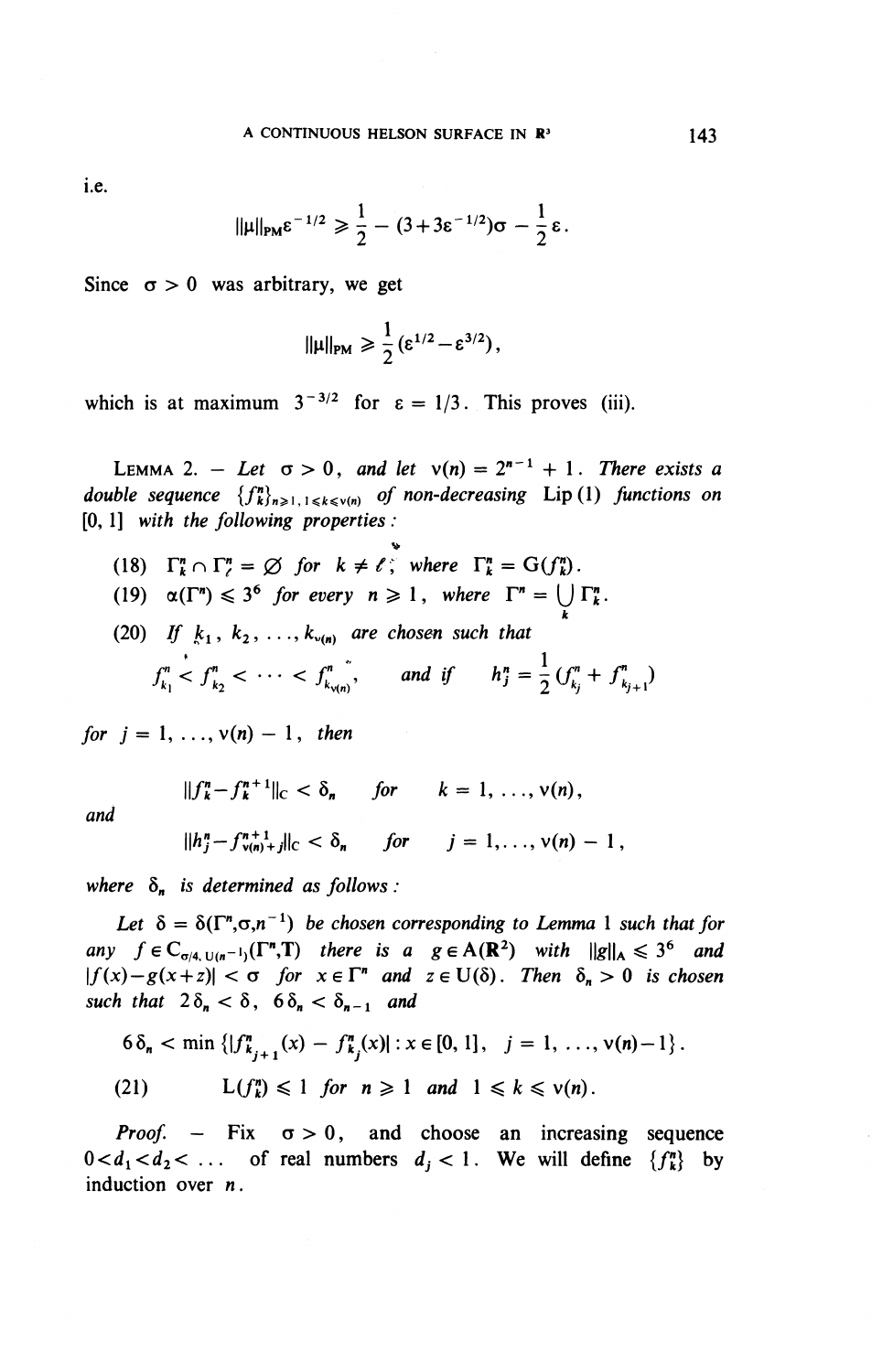For  $n = 1$  choose any two non-decreasing functions  $f_1^1$  and  $f_2^1$  on [0, 1] with  $L(f_k^1) \leq d_1$ ,  $f_1^1 < f_2^1 < f_1^1 + 1$  and  $f_2^1$  $\alpha(G(f_1^1) \cup G(f_2^1)) \leq 3^{3/2}$ . This is possible by Proposition 2.

Assume that functions  $f_k^m$  for  $m \leq n$  and  $1 \leq k \leq v(m)$  have been defined which satisfy (18) to (20) and

$$
(21)'\qquad L(f_k^m) \leq d_m \text{ for } m \leq n
$$

instead of (21).

Choose  $\delta_n$  as in (20) of Lemma 2.

Similarly as in the proof of Proposition 2, let  $\tau = (1,0)$  and similarly as in the proof of Proposition 2, let  $t = (1, 0)$  and  $\eta_2 / \eta_1 = d_n$ and let  $\tau'$  and  $\eta'$  be unit vectors perpendicular to  $\tau$  and  $\eta$ , respectively. If we define the functions  $h^n_i$  as in (20), then  $f^n_1, \ldots, f^n_{\nu(n)}$ and  $h_1^n, \ldots, h_{\nu(n)-1}^n$  are non-decreasing functions on [0, 1] with  $L(f_k^n) \leq d_n$  and  $L(h_i^n) \leq d_n$ . It is easily seen that this allows us to find Ipolygonial paths  $P_k = P(D_k, E_k; \eta)$  for  $k = 1, ..., v(n+1)$  such that each path  $P_k$  contains the graph of a continuous function  $f_{P_k}$  on [0, 1], and such that

(22) 
$$
||f_k^n - f_{p_k}||_C \le \delta_n/2
$$
 for  $k = 1, ..., v(n)$ 

**and**

$$
||h_j^n - f_{P_{\nu(n)+j}}||_C \le \delta_n/2
$$
 for  $j = 1, ..., \nu(n) - 1$ .

(In fact we even do not need that the sets  $D_k$  and  $E_k$  are independent.)

We will now replace the line segments in the paths  $P_k$  by pieces of Helson curves. Let  $D = \cup D_k$  and  $E = \cup E_k$ , and choose  $\alpha > 0$  such that  $3\alpha < \min{\{|d-d'| : d, d' \in D, d \neq d'\}}$ ,  $3\alpha < \min{\{|e-e'| : e,e' \in E, e \neq e'\}}$ and  $\alpha < \delta_n/4$ . By Proposition 2 there exist non-decreasing functions  $g_e^2 \in Lip(1)([0,1])$  such that

$$
||g_e^2 - e\eta \cdot \tau'||_C \le \alpha, \quad L(g_e^2) \le d_{n+1} - d_n \quad \text{and} \quad \alpha(\Gamma_E^2) \le 3^{3/2},
$$

where  $\Gamma_{\rm E}^2 = \bigcup_{\alpha \in \rm E} G(g_{\rm e}^2)$ . And similarly there exist non-decreasing function  $g^1_d \in \text{Lip}(1)([0, 1])$  such that  $||g^1_d - \ell_d||_c \le \alpha$ , where  $\ell_d$  denotes the affine linear function  $\ell_d(x) = d + \eta_2 x/\eta_1$  whose graph is the line  $\mathbf{R}\eta + d\tau \cdot \eta'$ , and such that  $L(g_d^1) \leq d_n + (d_{n+1}-d_n) = d_{n+1}$  and  $\alpha(\Gamma_0^1) \leq 3^{3/2}$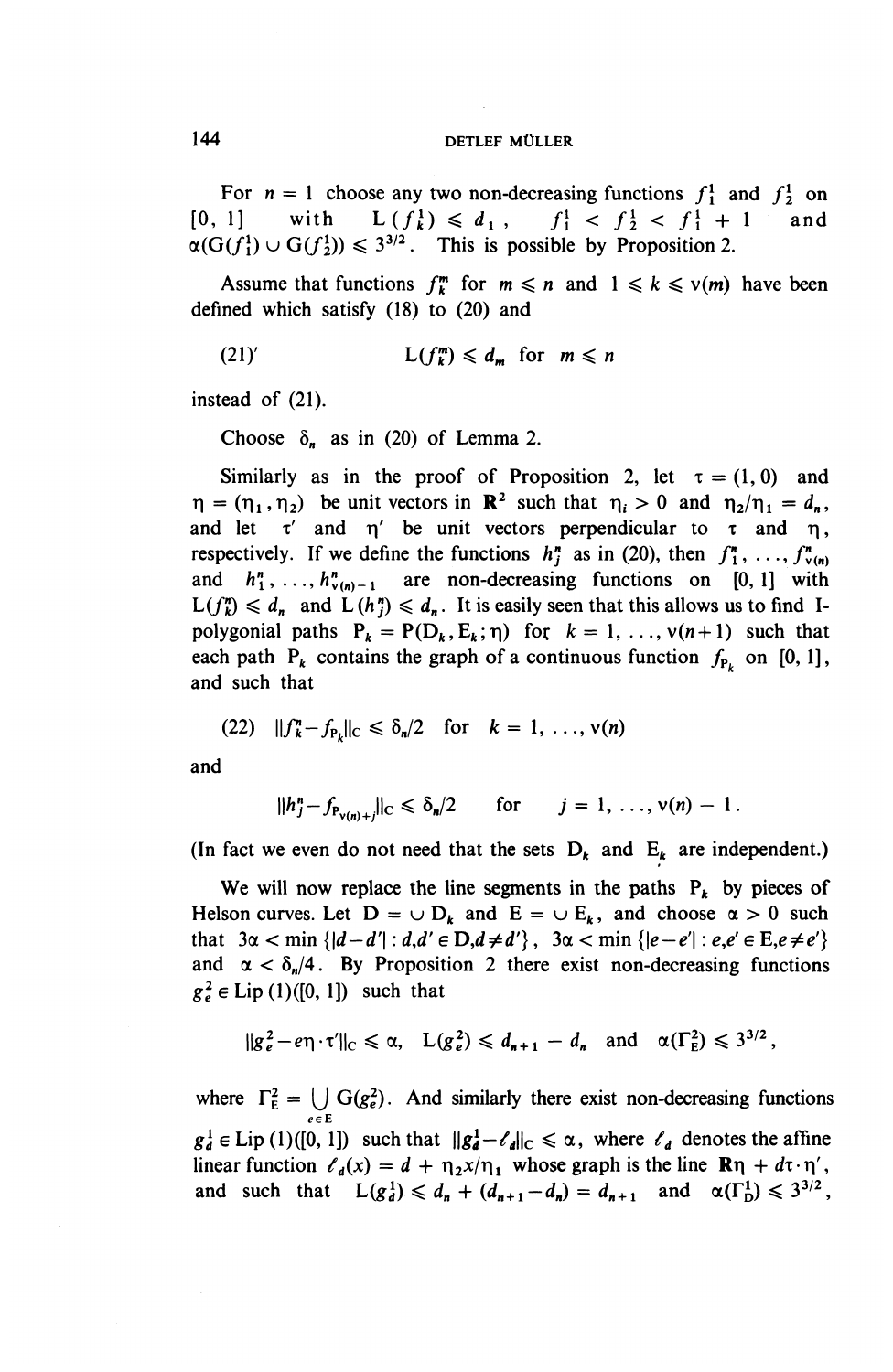where  $\Gamma_{\text{D}}^1 = \bigcup_{d \in \text{D}} G(g_d^1)$ . By the union Theorem 2.1.2 for Helson sets in [1], the set  $\Gamma^1_{\rm p} \cup \Gamma^2_{\rm F}$  is a Helson set with  $\alpha(\Gamma^1_{\rm p} \cup \Gamma^2_{\rm F}) \leq 3^6$ .

It is easy to see that  $\Gamma_{\text{D}}^1 \cup \Gamma_{\text{E}}^2$  contains the graphs of  $v(n+1)$  nondecreasing Lip(1) functions  $f^{n+1}$  on [0,1] with

(23) 
$$
||f_k^{n+1} - f_{P_k}||_C \le \delta_n/2
$$
 for  $k = 1, ..., v(n+1)$ ,

which agree piecewise with the functions  $g_d^1$  or  $g_e^2$ . Of course we then have  $L(f_k^{n+1}) \leq d_{n+1}$  for  $k = 1, ..., v(n+1)$ , which implies (21)' for  $n+1$ , and from (22) and (23) we get

$$
||f_k^{n+1} - f_k^n||_C < \delta_n
$$
 for  $k = 1, ..., v(n)$ 

and  $||h_j^n - f_{\nu(n)+j}^{n+1}||_C < \delta_n$  for  $j = 1, ..., \nu(n) - 1$ . This, together with the choice of  $\delta_n$ , guarantees (18) for  $n+1$ , and thus also (20) holds for *n* + 1. Finally, (19) holds for  $\Gamma^{n+1}$ , since  $\Gamma^{n+1}$  is a closed subset of  $n+1$ .  $\Gamma_{\rm D}^1 \cup \Gamma_{\rm E}^1$ .

THEOREM 1. – For any  $\beta > 3^6$  there exists a sequence  $\{f_k\}_{k \geq 1}$  of non*decreasing functions*  $f_k \in \text{Lip (1)}([0, 1])$  *with*  $L(f_k) \leq 1$  *such that :* 

(i)  $f_1 < f_k < f_2$  for all  $k \geq 3$ , and

 $G(f_k) \cap G(f) = \emptyset$  for  $\ell \neq k$ .

(ii) For each  $\varepsilon > 0$  and  $k \neq \ell$  with  $f_k < f_{\ell}$  there exist  $k_1$ ,  $k_2$ , ...,  $k_n$  such that

$$
f_k = f_{k_1} < f_{k_2} < \cdots < f_{k_n} = f_{\ell} \quad \text{and} \quad ||f_{k_{j+1}} - f_{k_j}||_{\mathbb{C}} \leq \varepsilon.
$$
\n(iii)  $\alpha \left( \bigcup_{k=1}^n G(f_k) \right) \leq \beta \quad \text{for every} \quad n \geq 1.$ 

Proof. – Fix  $\beta > 3^6$ . Choose  $\sigma > 0$  such that  $\beta(1 - 9\sigma/4) > 3^6$ and choose a double sequence  $\{f_{k}^{n}\}_{n\geq1,1\leq k\leq v(n)}$  of non-decreasing functions on [0, 1] with the properties stated in Lemma 2. Assume in addition that  $f_1^1 < f_2^1$ .

Because of (20), for each  $k \ge 1$  there exists an  $f_k \in C([0, 1])$  such that

$$
(24) \quad \|f_k - f_k^n\|_{\mathcal{C}} \leq \frac{6}{5} \delta_n, \text{ if } \nu(n) \geq k.
$$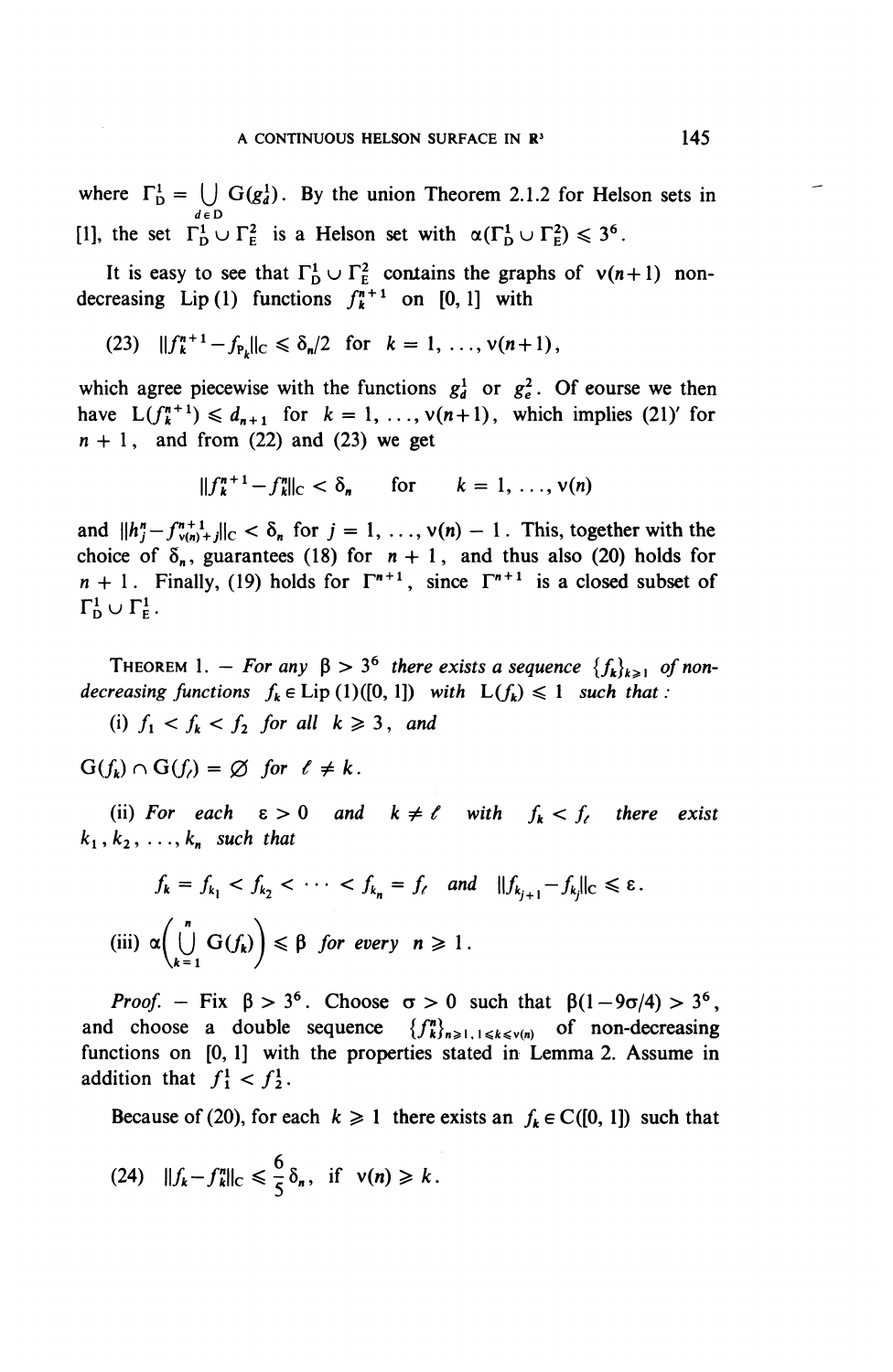Since  $L(f_k^n) \leq 1$ , this implies  $L(f_k) \leq 1$ , and of course  $f_k$  is nondecreasing. (24) also implies that  $G(f_k) \cap G(f) = \emptyset$  if  $\ell \neq k$ , since for any *n* with  $v(n) \geq \max(k,\ell)$  and any  $x \in [0, 1]$ 

$$
|f_k(x) - f_{\ell}(x)| \ge |f_k^n(x) - f_{\ell}^n(x)| - ||f_k - f_k^n||_{C} - ||f_{\ell} - f_{\ell}^n||_{C}
$$
  
\n
$$
\ge 6 \delta_n - \frac{6}{5} \delta_n - \frac{6}{5} \delta_n > 3 \delta_n.
$$

Proceeding inductively we prove:

$$
(25) \quad f_{k_j}^n + \delta_{n-1} < f_{k_{j+1}}^n + 4\left(\frac{2}{3}\right)^n.
$$

For  $n = 1$  this is true if we choose  $\delta_0 < 1$  suitably. Assuming that (25) holds for some  $n \geq 1$  we pick for instance a particular  $k_i$ . Then the holds for some  $n \ge 1$  we pick for instance a particular  $k_i$ . Then the smallest of the functions  $f^{n+1}_\ell$  with  $\ell \ne k_j$  and  $f^{n+1}_{k_i} < f^{n+1}_\ell$  is  $f^{n+1}_{v(n)+j}$ , and the equalities

$$
f_{v(n)+j}^{n+1} - f_{k_j}^{n+1} = (h_j^n - f_{k_j}^n) + (f_{v(n)+j}^{n+1} - h_j^n) + (f_{k_j}^n - f_{k_j}^{n+1})
$$
  
= 
$$
\frac{1}{2} (f_{k_{j+1}}^n - f_{k_j}^n) + (f_{v(n)+j}^{n+1} - h_j^n) + (f_{k_j}^n - f_{k_j}^{n+1})
$$

together with (20) and (25) imply

$$
f_{k_j}^{n+1} + \delta_n < f_{\nu(n)+j}^{n+1} < f_{k_j}^{n+1} + 4\left(\frac{2}{3}\right)^{n+1}
$$

Since (i) and (ii) of Theorem 1 are easy consequences of (24) and (25), we are left with the proof of (iii).

Fix  $N \ge 1$ , let  $E = \bigcup_{k=1}^{N} G(f_k)$ , and let  $\mu \in M(E)$  be a measure of norm one. Let Q be a compact cube whose interior contains E, and choose a continuous function  $h \in C(Q,T)$  such that  $||h\mu - |\mu||| < \sigma$ .

Pick  $\alpha > 0$  such that  $h \in C_{\alpha/4,\mathrm{U}(\alpha)}(Q,T)$ , choose *n* large enough so that  $n^{-1} < \alpha$  and  $v(n) \ge N$ , and write  $\delta = \delta(\Gamma^n, \sigma, n^{-1})$  as in Lemma 2.

Since  $h|_{\Gamma^n} \in C_{\sigma/4, U(n^{-1})}(\Gamma^n, T)$ , we can find, after (20), a function  $g \in A(\mathbb{R}^2)$  with  $\|g\|_A \leq 3^6$  and  $|h(x)-g(x+z)| < \sigma$  for  $x \in \Gamma^n$  and  $z \in U(\delta)$ . Moreover, (24) implies that

$$
\text{dist}\left(E,\bigcup_{k=1}^N\Gamma_k^n\right)\leqslant\frac{6}{5}\,\delta_n\leqslant\min\left(\delta,n^{-1}\right)\quad\text{for}\quad n\geqslant 2\,.
$$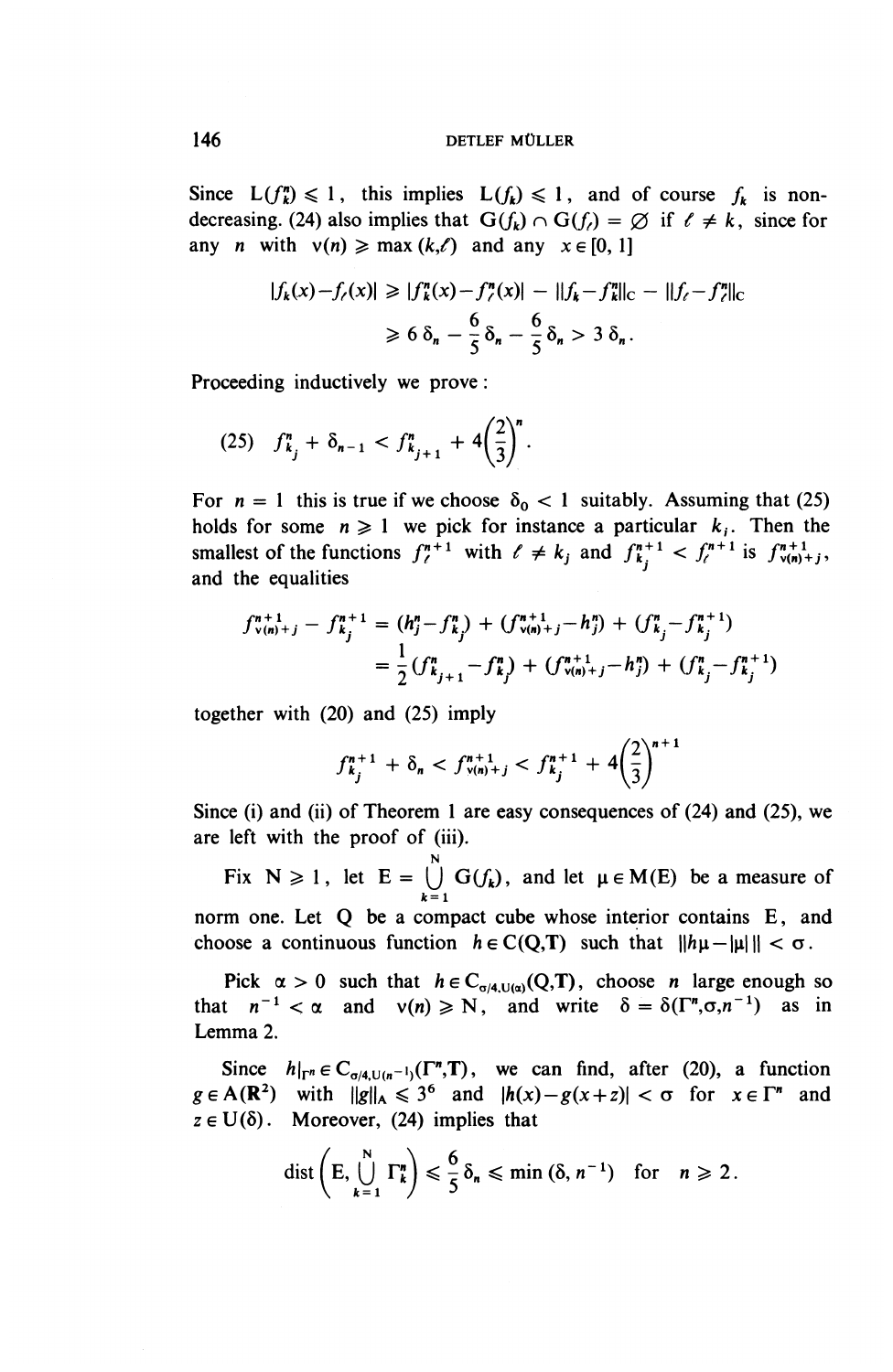#### A CONTINUOUS HELSON SURFACE IN **R<sup>3</sup>**

Hence for any  $x \in E$  there exists  $y \in \Gamma^n$  such that

$$
|x-y| \leqslant n^{-1} \qquad \text{and} \qquad |x-y| < \delta,
$$

which implies

$$
|g(x)-h(x)| \leq |g(x)-h(y)|+|h(y)-h(x)|
$$
  

$$
\leq \sigma + \sigma/4 = 5\sigma/4.
$$

Thus we get

$$
\|\mu\|_{PM} 3^6 \ge \left| \int_E g \ d\mu \right| \ge \left| \int_E h \ d\mu \right| - \left| \int_E (h-g) \ d\mu \right| \ge 1 - \sigma - \frac{5\sigma}{4},
$$

or

$$
\|\mu\| \leqslant \frac{3^6}{1-9\sigma/4} \|\mu\|_{\text{PM}} \leqslant \beta \|\mu\|_{\text{PM}}.
$$

This proves Theorem 1.

THEOREM 2. – For every  $\gamma > 3^{93/2}$  there exists a surface  $\Sigma \subset \mathbb{R}^3$ which is the graph of a Lip(1) function and such that  $\alpha(\Sigma) \le \gamma$ .

*Proof.* – The proof is similar to the proof of Proposition 2. Fix  $\beta > 3^6$ such that  $3^{3/2}\beta^{15/2} < \gamma$ , and choose a sequence  $\{f_k\}_{k\geqslant 1}$  of nondecreasing Lip (1) functions on [0, 1] with the properties stated in Theorem 1. Let  $\mathscr{Z} = \{f_k : k \ge 1\}$ . Let  $\xi = (1,0,0), \tau = (0,1,0)$  and  $\eta = (0,\eta_2,\eta_3)$  be unit vectors, and assume  $\eta_2 > 0$ ,  $\eta_3 > 0$ .

If  $D = \{d_1 < d_2 < \ldots < d_m\}$  and  $E = \{e_1 < e_2 < \ldots < e_m\}$  are finite subsets of  $\mathscr{Z}$ , then let Q(D, E) denote the surface in  $\mathbb{R}^3$  whose trace in the plane  $H_x = \{(x,y,z) \in \mathbb{R}^3 : y,z \in \mathbb{R}\}$  is the polygonial path  $P_x = P(D_x, E_x, (\eta_2, \eta_3))$  for every  $x \in [0,1]$ , where

$$
D_x = \{d_1(x) < d_2(x) < \cdots < d_m(x)\} \text{ and } E_x = \{e_1(x) < e_2(x) < \cdots < e_m(x)\},
$$

and where  $P_x$  is defined as in the proof of Proposition 2. Such surfaces  $Q = Q(D, E)$  will be called *L*-surfaces, and we will assume that all *L*surfaces Q considered in the following will contain the graph of a function  $f_0 \in C([0, 1]^2)$ . This can be achieved by applying, if necessary, a suitable affine linear transformation to  $\mathbb{R}^3$ . Since  $Q(D,E)$  is contained in the union of the surfaces

$$
\Sigma_d^1 = \{x\xi + d(x)\tau + t\eta : x \in [0, 1], t \in \mathbb{R}\}
$$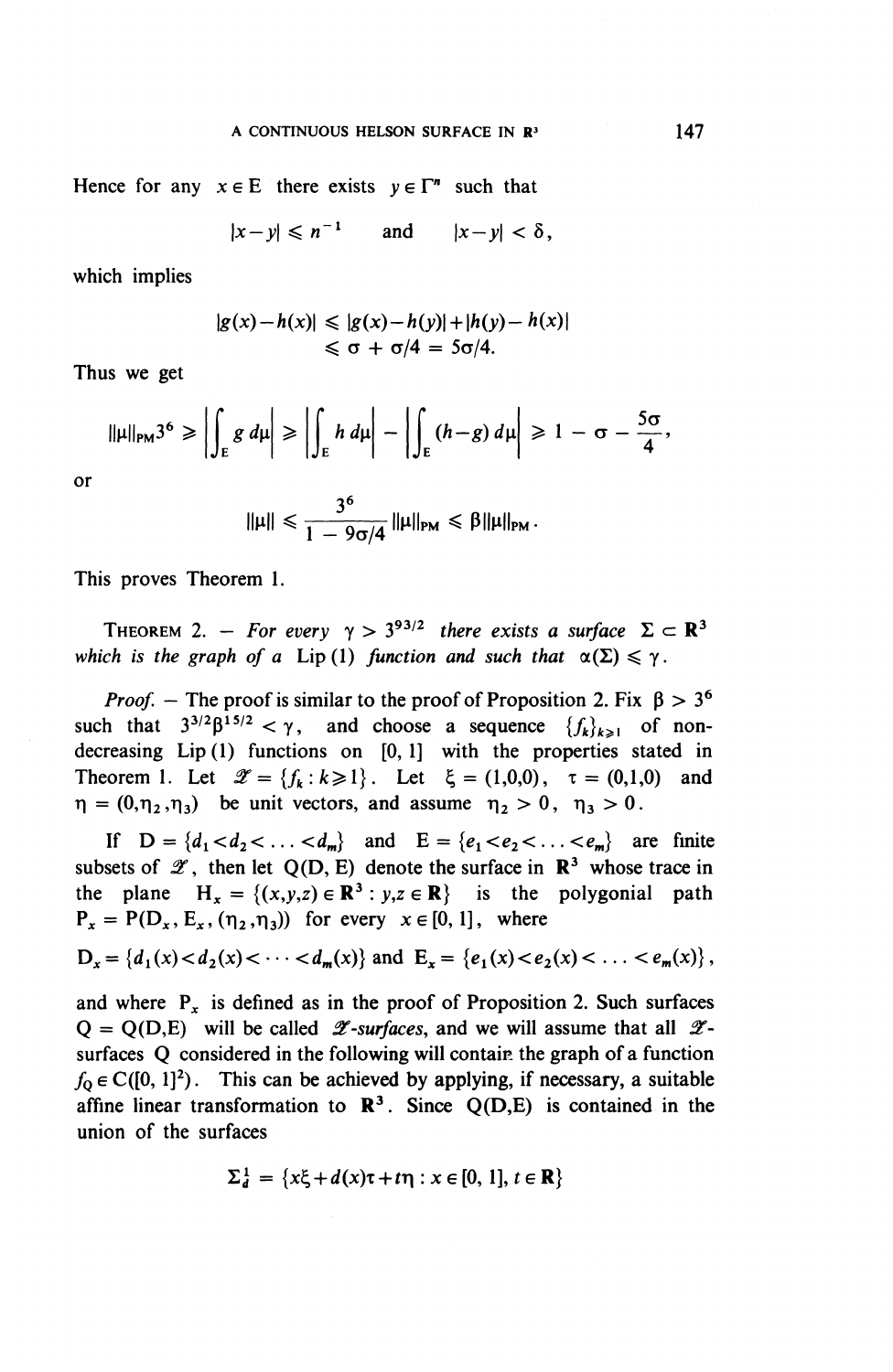and

$$
\Sigma_e^2 = \{x\xi + e(x)\eta + t\tau : x \in [0, 1], t \in \mathbb{R}\}
$$

for  $d \in D$  and  $e \in E$ , the functions  $f_0$  are Lip(1) functions with  $L(f_Q) < \max(1,\eta_3/\eta_2)$ . Let finally  $s(Q) = \max_x s(P_x)$ , where  $s(P)$  is defined as in the proof of Proposition 2.

To construct  $\Sigma$ , fix  $0 < \varepsilon \le 1$  and  $\sigma > 0$ . If  $Q = Q(D,E)$  is a  $\mathscr{Z}$ -surface, then let  $G(D) = \bigcup G(d)$  and  $G(E) = \bigcup G(e)$ . By *d e D eeE* Proposition 1 for any  $\alpha > 0$  there exist  $\delta = \delta(Q, \alpha, \epsilon, \sigma) > 0$  and  $\rho = \rho(Q, \alpha, \sigma) > 0$  such that for any function  $f \in C_{\sigma/8, U(\alpha)}(G(D),T)$  there exists  $g \in A(\mathbb{R}^2)$  with

(26)  $|f(w)-g(w+z)| < \sigma$  for  $w \in G(D)$  and  $z \in U(\delta)$ ,

(27)  $||g(w+z)|f(w)-g(w+z)| < \beta^4 \varepsilon^{-1/2} \sigma$  for  $w \in G(D)$  and  $z \in U(\rho)$ ,

(28) 
$$
|g(v)| \leq \beta^5 \varepsilon
$$
 for  $v \notin G(D) + U(\rho)$ ,

**and**

(29)  $\|g\|_{A} \leq \beta^5 \varepsilon^{-1/2}$ ,

and such that the analogue of  $(26)$  to  $(29)$  also holds for  $G(E)$  instead of  $G(D)$ .

Divise a sequence  $Q_m = Q(D_m, E_m)$  of  $\mathscr Z$ -surfaces such that

 $(30)$   $s(Q_m) \downarrow 0$ 

and

(31) every point of  $Q_{m+1}$  lies within distance

$$
\delta_m = 2^{-1} \eta_3 \delta(Q_m, m^{-1}, \varepsilon, \sigma) \quad \text{away from} \quad Q_m.
$$

This is possible because of (ii) of Theorem 1. Since  $\delta_{m} \downarrow 0$ , the surfaces  $G(f_{Q_m}) \subset Q_m$  converge uniformly towards a surface  $\Sigma$  which is the graph of a Lip(1) function on  $[0, 1]^2$ 

To prove that  $\Sigma$  is a Helson surface, let  $\mu \in M(\Sigma)$  be a measure of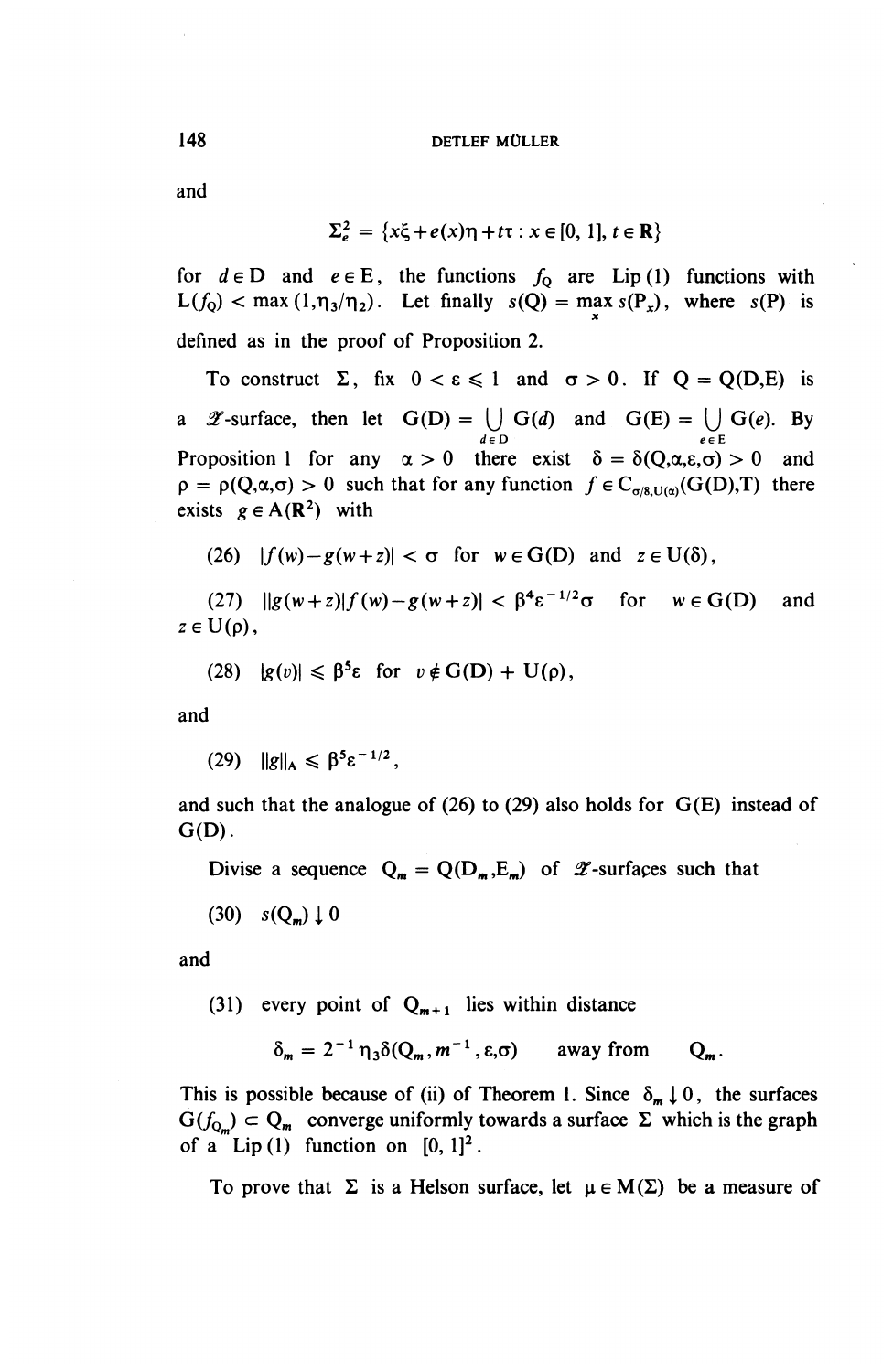norm one. Let  $\Delta$  be a compact cube in  $\mathbb{R}^3$  whose interior contains  $\Sigma$ , and let  $h: \Delta \to T$  be a continuous function such that  $||h\mu - |\mu||| < \sigma$ . Choose  $\alpha > \sigma$  such that  $h \in C_{\sigma/8,U(\alpha)}(Q,T)$ , and choose m large enough so that  $s(Q_m) < \alpha/2$ ,  $2m^{-1} < \alpha$  and  $\rho_m = \rho(Q_m,m^{-1},\sigma) < \alpha/12$ . For  $Q = Q_m$  let  $\Sigma_d^1$  and  $\Sigma_e^2$  be defined as before, and write

$$
R^{1} = \bigcup_{d \in D} \Sigma_{d}^{1} + U(2 \delta_{m}), \qquad S^{1} = \bigcup_{d \in D} \Sigma_{d}^{1} + U(\eta_{3} \rho_{m}),
$$
  

$$
R^{2} = \bigcup_{e \in E} \Sigma_{e}^{2} + U(2 \delta_{m}), \qquad S^{2} = \bigcup_{e \in E} \Sigma_{e}^{2} + U(\eta_{3} \rho_{m}).
$$

Since  $\Sigma \subset \mathbb{R}^1 \cup \mathbb{R}^2$ , either  $|\mu|(R^1) \geq \frac{1}{2}$  or  $|\mu|(R^2) \geq \frac{1}{2}$ . We will assume the former. We define a function  $f \in C_{\sigma/8, U(m^{-1})}(G(D),T)$  by

$$
f(x,d_j(x)) = h(x\xi + d_j(x)\tau + e_j(x)\eta),
$$

where we wrote

$$
D = D_m = \{d_1 < \ldots < d_k\} \text{ and } E = E_m = \{e_1 < \ldots < e_k\}.
$$

Choose  $g \in A(\mathbb{R}^2)$  such that properties (26) to (29) hold for f and g with  $\alpha = m^{-1}$ , and define  $g_1$  on **R**<sup>3</sup> by  $g_1(x\xi+y\tau+z\eta) = g(x,y)$ . Then  $g_1 \in B(\mathbb{R}^3)$ , and  $|g_1(v)| \leq \beta^5 \varepsilon$ 

$$
||g_1||_B \leq \beta^5 \varepsilon^{-1/2}
$$
 and  $|g_1(v)| \leq \beta^5 \varepsilon$ 

for  $v \notin S^1$ . And, by fixing the  $\xi$ -component of w, a similar argument as in the proof of Proposition 2 yields

(32) 
$$
|h(w)-g_1(w)| \leq 2\sigma
$$
 for  $w \in \mathbb{R}^1 \cap \Sigma$ ,

and

(33) 
$$
||g_1(w)|h(w)-g_1(w)| \leq 2\beta^4 \varepsilon^{-1/2} \sigma \text{ for } w \in S^1 \cap \Sigma.
$$

Now we can split up  $\begin{array}{c|c} g_1 \, d\mu \end{array}$  the same way as in Proposition 2 and obtain Jsi the estimate

$$
\|\mu\|_{PM}\beta^5 \varepsilon^{-1/2} \geq \left| \int_{\Sigma} g_1 d\mu \right|
$$
  
 
$$
\geq (\|\mu|(R^1) - \sigma) - 2\sigma - \beta^5 \varepsilon^{-1/2} \sigma - 2\beta^4 \varepsilon^{-1/2} \sigma - \frac{1}{2} \beta^5 \varepsilon,
$$